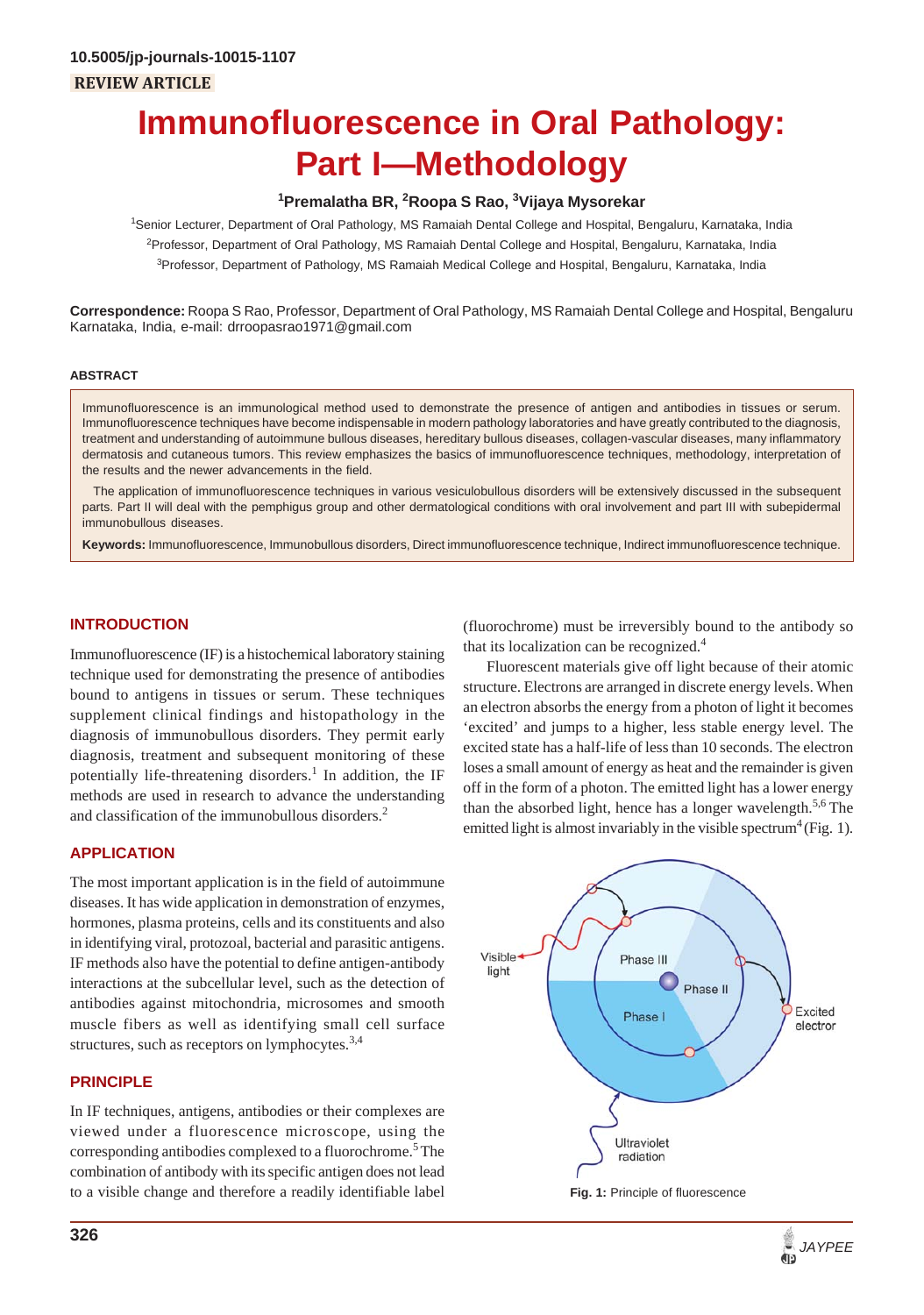These fluorochrome markers are detected with a fluorescence microscope equipped with a mercury-vapor or xenon light source, and appropriate exciter and barrier filters. The exciter filter serves to shed light of necessary wavelength on the examined slide, while the barrier filter stops the exciting photons, letting through only the fluorescent light.<sup>5</sup>

#### **Collection and Handling of Specimens for Immunofluorescent Studies**

Two types of specimens can be examined by IF techniques, notably biopsy specimens of skin or mucous membranes and serum samples.<sup>7</sup>

#### *Biopsy Specimens*

Direct immunofluorescence (DIF) studies require a biopsy of the patient's skin or mucosa.<sup>2</sup> Monkey or guinea pig esophagus, rat bladder epithelium or blister fluid can be used for indirect immunofluorescence  $(IIIF).<sup>1,8</sup>$ 

In preparation of the tissues prior to biopsy, topical steroids must be stopped at least 1 month before to prevent false-negative results.9 A 3 to 4 mm punch biopsy is generally adequate. The choice of biopsy site is very important (Table 1).<sup>2</sup> In the autoimmune blistering disease group, an inflamed but unblistered perilesional area from the end of an elliptical biopsy and a 3 mm punch biopsy of uninvolved skin are adequate specimens.<sup>10</sup> In some blistering disorders one of these alone will be sufficient. Biopsies of the lesions themselves are not satisfactory as immunoreactants and tissue structures may be altered, making interpretation difficult.<sup>2</sup>

Susana Mariela Sano et al (2008) studied 125 cases to assess the sensitivity of DIF in oral diseases and concluded that there are some anatomic oral regions in which the DIF technique sensitivity is greater: mouth floor, hard palate, superior labial mucosa and ventral side of the tongue. Knowing this may allow the physician to choose accessible regions, even those that are not close to the clinical lesions. They also concluded that punch biopsy samples have a greater detection rate for DIF than those taken with a scalpel. $^{11}$ 

In dermatitis herpetiformis*,* due to often focal and skipping nature of the immunoreactants a shave biopsy provides broader surface to evaluate than a punch biopsy.<sup>10</sup> In desquamative gingivitis secondary to mucous membrane pemphigoid, samples

| <b>Table 1:</b> Biopsy site for $DIF2$         |                                               |
|------------------------------------------------|-----------------------------------------------|
| Condition                                      | Biopsy site(s)                                |
| Pemphigus (all types)                          | Perilesional and uninvolved (buttocks)        |
| Pemphigoid (all types)                         | Perilesional and uninvolved<br>(thigh or arm) |
| Linear IgA disease                             | Perilesional and uninvolved (buttocks)        |
| Dermatitis herpetiformis                       | Uninvolved                                    |
| Epidermolysis<br>bullosa aquisita              | Perilesional                                  |
| <b>Bullous systemic</b><br>lupus erythematosis | Perilesional                                  |

*Immunofluorescence in Oral Pathology: Part I—Methodology*

can be obtained by 'peeling technique' where rubbing the perilesional affected gingivae with a cotton swab induces a fresh peeling of the mucosa.<sup>12</sup> In autoimmune and inflammatory disorders other than autoimmune blistering diseases, (e.g. cutaneous lupus erythematosis, lichen planus, amyloidosis, vasculitis, porphyria), the specimen should be taken from the lesional areas.10,13 Biopsy from hyperkeratotic component (e.g. lichen planus, lupus erythematosis) should include that along with its adjacent erythematous mucosa.<sup>9</sup>

## *Serum Samples*

Used in IIF techniques to detect circulating autoantibodies. Approximately 10 ml of blood is collected in a tube without anticoagulant and transported to the laboratory within 48 hours. Serum is then centrifuged and stored at  $-25^{\circ}$ C until analysis is performed. Alternatively, separated serum may be sent to the laboratory within 1 month of collection.<sup>1,2,10,13</sup>

#### *Transportation of Biopsy Specimen*

Ideally, tissues are collected and snap-frozen immediately. In most cases, DIF facilities are not available and tissue specimens need to be transported to the laboratory. In such situations, biopsies should be washed in distilled water or normal saline and placed in Michel's transportation media. Washing removes blood proteins and maintains neutral pH in the medium. The media ensures immunoreactant preservation at ambient temperatures for up to 6 months. This facilitates mailing of specimens to the laboratory from a distance. In the laboratory, tissue specimens received in Michel's medium are washed in phosphate buffered saline (PBS) to remove ammonium salts and any residual blood proteins. The tissue is then snap-frozen.<sup>2</sup>

#### *Processing of Biopsy Specimen*

Quick freezing is the most widely used method for handling biopsy specimens for IF studies. It is performed by immersing the biopsy specimen either in liquid nitrogen or cold solid carbon dioxide or in a hexane bath. The quick frozen biopsy is then mounted in optimal cutting temperature (OCT) embedding compound and sectioned in a cryostat. Tissue substrates for IIF techniques are processed similarly.<sup>1</sup>

Fresh frozen tissue is preferred for this technique however, frequently, the material received by the laboratory has been fixed in formalin. Norman Firth et al have suggested that enzyme digestion of tissue sections glued to glass slides prior to incubation with antibodies gives comparable results with DIF on fresh frozen tissue.<sup>14</sup>

## **IMMUNOFLUORESCENCE TECHNIQUES AND PROCEDURES**

In clinical immunodermatology, there are three basic types of immunofluorescence techniques: Direct, indirect and complement techniques. $<sup>1</sup>$ </sup>

#### **Direct Immunofluorescence Technique (DIF)**

DIF is a one-step procedure used to detect and localize immunoreactants deposited *in vivo* in the patient's skin or mucosa<sup>1,2</sup> (Fig. 2). DIF must be considered when diagnosing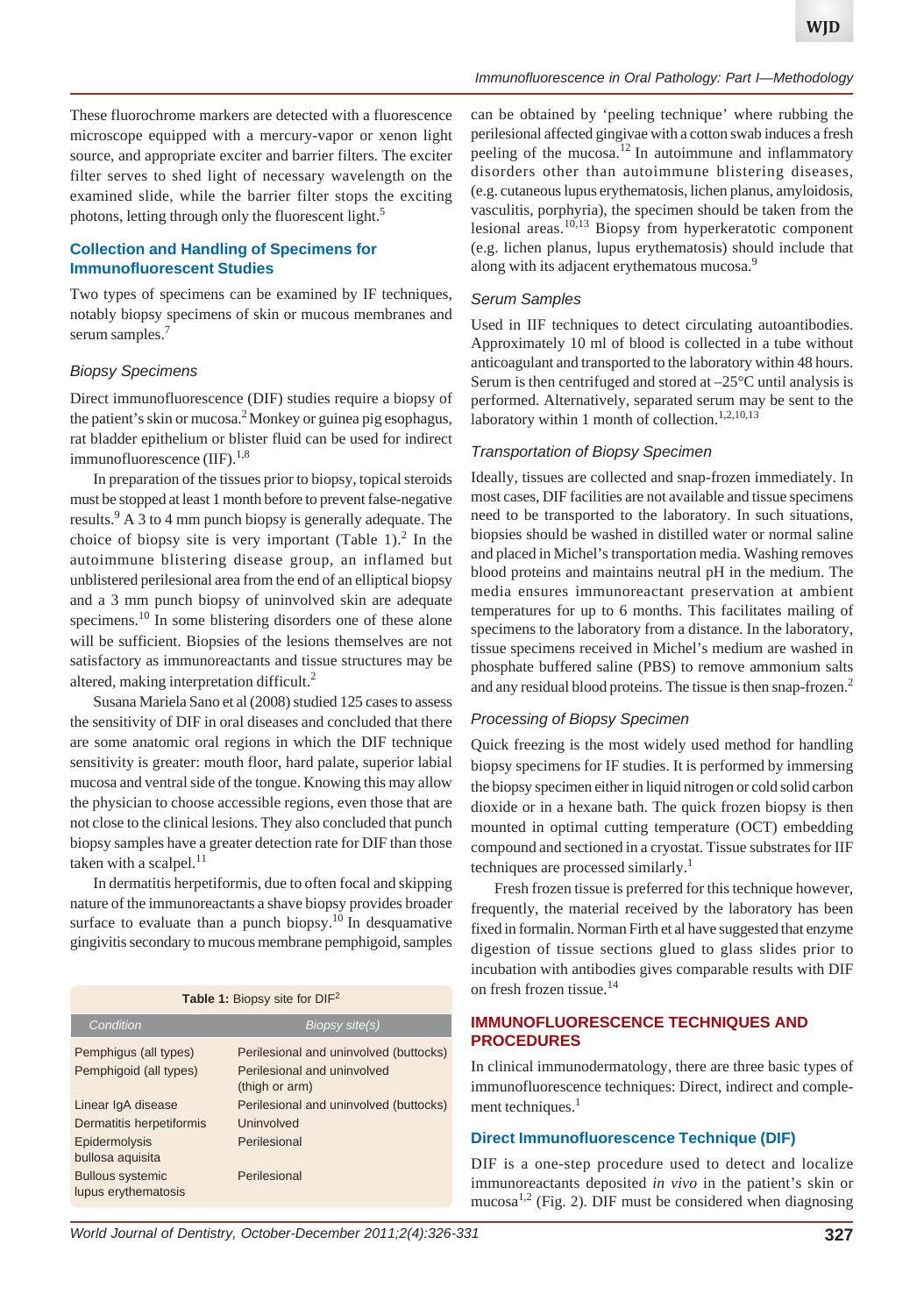

**Fig. 2:** Direct immunofluorescence technique

oral mucosal conditions characterized by chronic, multifocal or diffuse blisters, erosions, ulcers or combination of these patterns.<sup>9</sup>

Ranjana Walker Minz et al (2010) analyzed the contribution of immunofluorescence in diagnosing bullous and nonbullous lesions of the skin in comparison with histopathology and clinical diagnosis and concluded that the DIF of skin in conjunction with histopathology gives the best diagnostic yield. It is invaluable in confirming the diagnosis of small vessel vasculitides and bullous lesions of skin and can be used as an additional tool to pinpoint the diagnosis of systemic and localized autoimmune diseases involving the skin.<sup>15</sup>

# *Procedures (Fig. 3)*

*Skin biopsy specimen*: Biopsy may be taken with the help of a 3 to 4 mm punch from perilesional skin or mucosa. The specimen is either quick frozen or placed in transport medium. After removal from the media, the specimen is washed three times (10 minutes each) in PBS and then subsequently frozen.<sup>5</sup>

*Quick freezing*: The biopsy is placed in a labeled plastic container half filled with cryostat embedding OCT compound. The container is cooled either rapidly in liquid nitrogen or slowly in cryostat  $(-20^{\circ}C)$  until the edges are frozen and central parts remain fluid. The specimen is then oriented in the fluid part, covered with more OCT compound and frozen until the consistency of the block is appropriate for cryosectioning.<sup>16</sup>

*Sectioning*: The metal chunk bearing the frozen tissue specimen is placed in the cryostat. A 4 to 6  $\mu$ m thickness sections are cut and taken off the cryostat by gently touching with a glass slide. Tissue sections are separated from each other by straight lines by wax pencil, to prevent intermixing of fluorescent antisera. Alternatively, slides with special chambers to prevent intermixing can be used. The slides are then allowed to air dry for 15 minutes.<sup>16</sup>

*Incubation with fluorescein isothiocyanate (FITC) conjugates*: After PBS rinsing, slides are overlaid in a moist chamber with FITC conjugate for 20 to 30 minutes at  $37^{\circ}$ C.<sup>5</sup> As a routine, the following antisera are recommended: anti-IgG, anti-IgA, anti-IgM, anti-C3 and antifibrinogen. Other antisera are used in



Fluorescence observed, where antigen is located **Fig. 3:** Direct immunofluorescence procedure

special circumstances. The unreacted antiserum is washed off in three (10 minutes) changes of PBS. The slides are then drained and the excess buffer is wiped with dry cotton gauze. Then the slides are mounted in buffered glycerin and examined under fluorescence microscope.<sup>16</sup>

*Controls*: In staining with labeled antibodies, as in any serologic method, positive and negative controls constitute an integral part.

*Interpretation*: It is based on a combination of both the positive and negative observations from each of the five conjugated antisera. Microscopic evaluation includes both the location and the pattern of fluorescence seen with each reagent.<sup>9</sup> Immunoreactants are deposited in two main patterns: In the epidermal intercellular space (ICS) either as diffuse or focal deposition and along the basement membrane zone (BMZ) as smooth and linear, granular and discontinuous deposits or a combination of the two.<sup>2</sup>

# **Indirect Immunofluorescence Technique (IIF)**

IIF is a two-step serological technique used to identify circulating autoantibodies in a patient's serum. These antibodies are most commonly of lgG or lgA classes<sup>1,2</sup> (Fig. 4). It is 10 times more sensitive than DIF.<sup>5</sup> However, indirect technique is less applicable in the diagnosis of oral manifestations of mucocutaneous diseases.9

# *Procedures*

*Serum sample*: Patient's blood (5-10 ml) is taken, centrifuged to extract serum and then serial dilutions (1:10, 1:20, 1:40) are made.<sup>5</sup>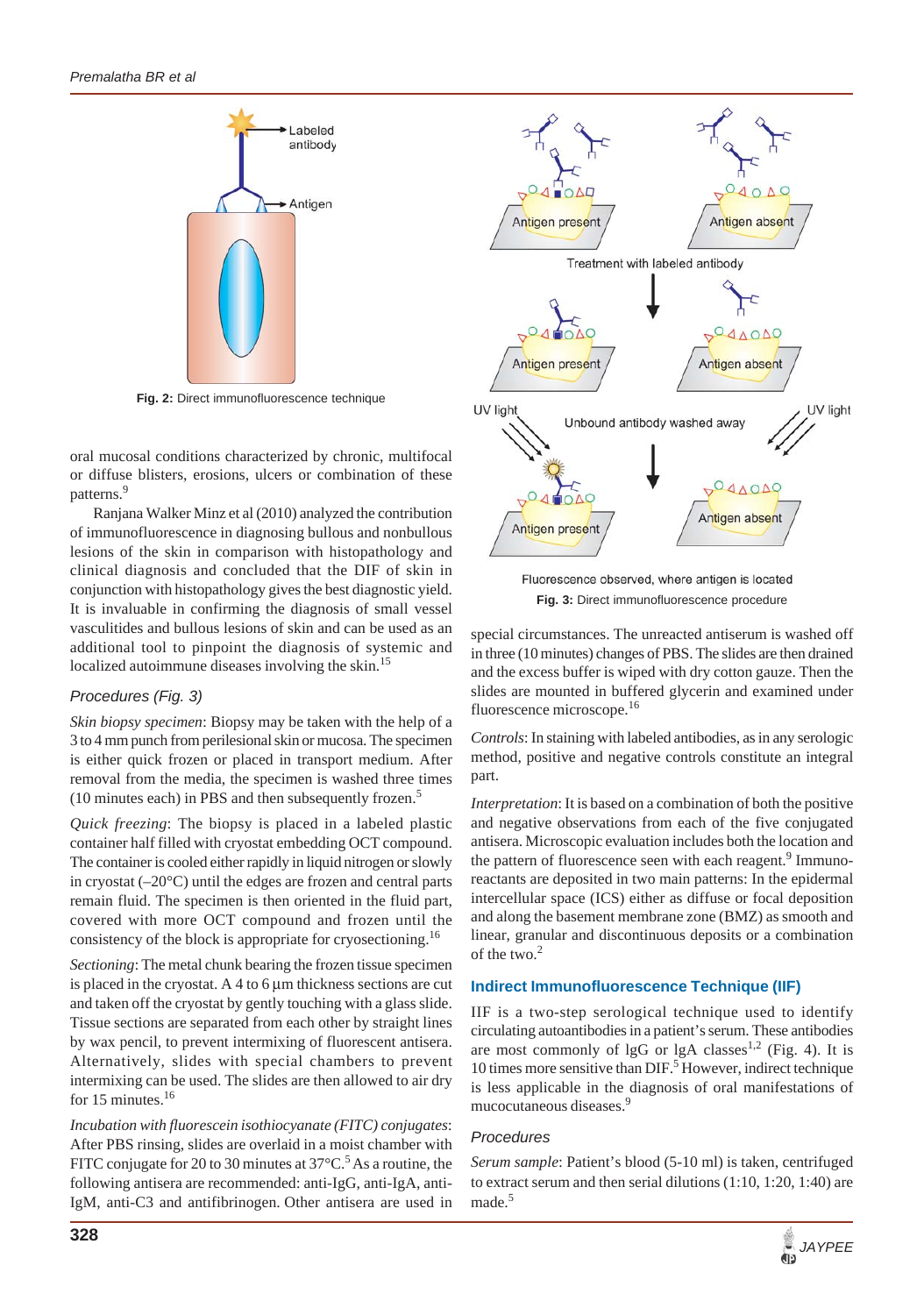*Immunofluorescence in Oral Pathology: Part I—Methodology*



**Fig. 4:** Indirect immunofluorescence technique

*First step*: This consists of contact between the serum and sections of appropriate substrate, which contains the corresponding antigen.<sup>5</sup> The initial serum dilution to 1:10 or 1:80 is incubated with the frozen sections of the substrate for 30 minutes at 37°C. If positive, subsequent incubations are used with increasingly higher dilutions of sera. Autoantibodies in the serum bind to components of the epidermis and BMZ. Unbound serum is removed by three (10 minutes) washes in PBS.<sup>2</sup>

*Second step*: This step is identical to the staining procedure of the DIF technique. Sections are treated with FITC conjugated anti-IgG, IgA, IgM at  $37^{\circ}$ C for 30 minutes.<sup>5</sup> Positive serum and negative serum are incubated in similar fashion.<sup>2</sup> After the final three washes in PBS, the sections are air-dried, mounted with buffered glycerol and examined with a fluorescence microscope.<sup>5</sup>

*Controls*: Every series of IIF studies must include known positive and negative controls. For the negative controls, sections are incubated with normal human serum and with FITC conjugated antihuman  $lgG<sup>2</sup>$ 

*Interpretation*: The class or subclass of immunoglobulins, the pattern and the site of deposition are noted.<sup>2</sup>

*Epithelial substrate*: A large number of tissue substrates are used for IIF including monkey esophagus, guinea pig lip/ esophagus, rabbit lip/esophagus, rodent urinary bladder and normal human skin.<sup>5</sup>

# **Complement Binding Indirect Immunofluorescence Technique**

This is a very sensitive, three-step serologic technique, by which very small quantities of circulating antibodies are detected by means of their high affinity to fix complement.<sup>1,5</sup> The compliment can be demonstrated using FITC labeled anticomplement.<sup>3</sup> The technique is more sensitive than routine IIF due to the amplification achieved through binding of more than one molecule of complement to each immunoglobulin and the subsequent visualization of the multiple molecules of complement<sup>2</sup> (Fig. 5).



**Fig. 5:** Complement fixation technique

#### *Procedures*

*First step*: This step is analogous to the first step of IIF, except that the complement in the serum is inactivated before hand by heating for 30 minutes at 56°C.If present, serum complementfixing antibodies bind to the antigen, during incubation with the normal tissue substrate.<sup>5</sup> Specimens are then washed.<sup>1</sup>

*Second step*: The tissue sections are overlaid with a source of complement, usually a fresh normal human or guinea pig serum. The complement-fixing IgG/IgM antibodies already bound to the antigen activate the complement cascade and generate numerous molecules of  $C3$  at the same time.<sup>5</sup> Specimens are then washed. $<sup>1</sup>$ </sup>

*Third step*: It consists of revealing complement C3 by staining the sections with FITC conjugate antihuman C3 antibody. Sections are washed in PBS after different incubations and examined under a fluorescence microscope. As in the indirect technique, positive and negative control sera are applied. $1,17$ 

# **VARIANTS OF IMMUNOFLUORESCENCE TECHNIQUES**

## **Salt-Split Technique**

This technique is used to distinguish between subepidermal blistering conditions with similar DIF findings like bullous pemphigoid (BP) and epidermolysis bullosa aquisita  $(EBA)^{1}$ . Various methods exist to split skin through the lamina lucida, this being the area of least resistance in the BMZ. These methods include suction blister creation or incubation in sodium chloride, trypsin and PBS. Cleavage through the lamina lucida places the hemidesmosomes and upper lamina lucida in the roof of the split and the lower lamina lucida and the sublamina densa in the floor. $2$ 

## *Procedures*

This technique may be used with biopsies of the patient's skin for DIF or skin substrate for  $IIF<sup>2</sup>$ .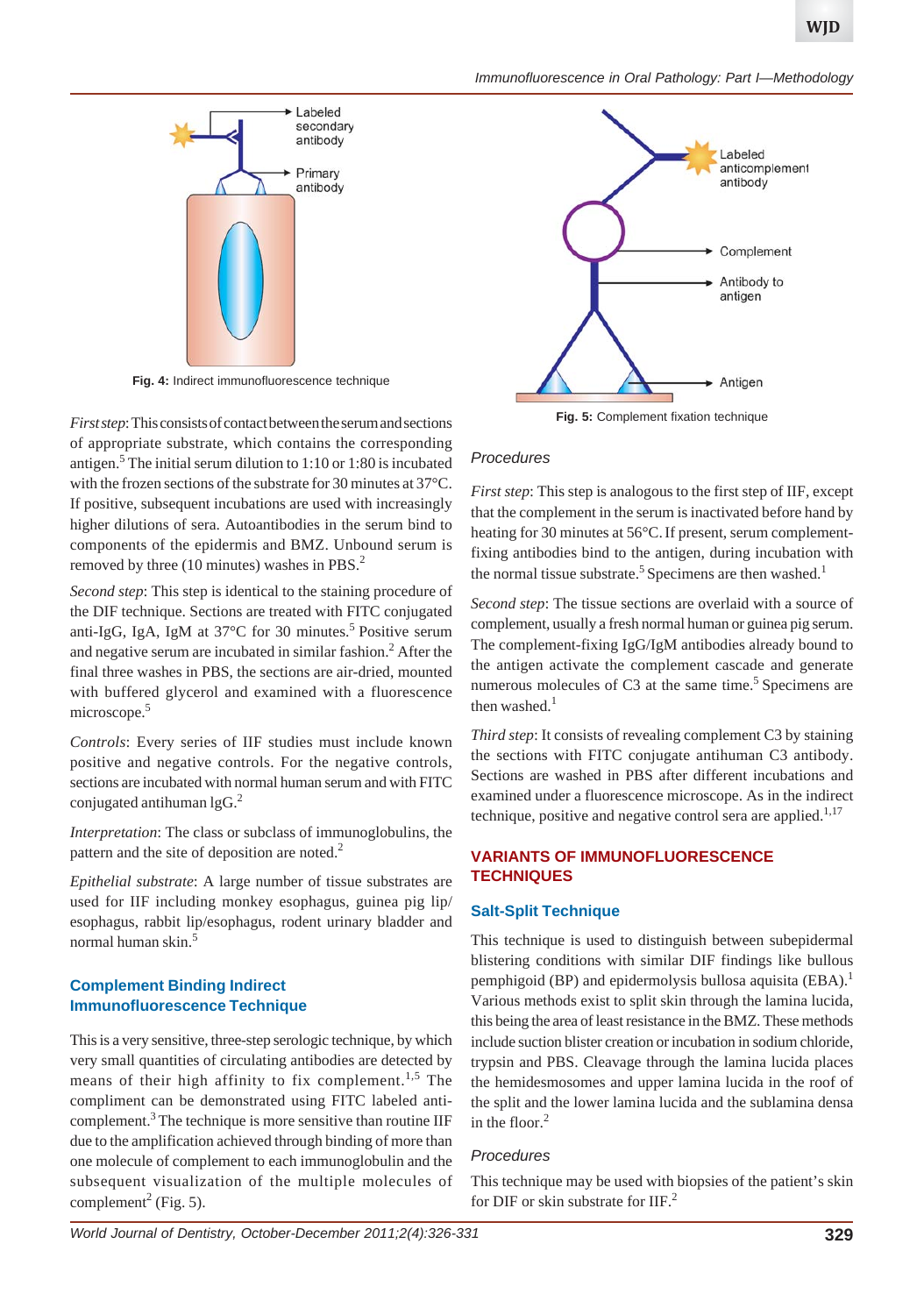*DIF on salt-split specimen*: Perilesional skin of the patient is processed in 1M NaCl solution for 24 hours in order to induce a dermal-epidermal separation at the level of lamina lucida and then subjected to the standard DIF procedure.<sup>5</sup>

*IIF on salt-split substrate*: The selected substrate is incubated with 1M NaCl solution for 72 hours to create an artificial cleavage at the level of lamina lucida and then processed as for routine IIF.<sup>5</sup>

*Interpretation*: BP antibodies bind to the roof and floor of the blister, while EBA antibodies bind solely to the dermal (floor) side of the split skin. $<sup>1</sup>$ </sup>

# **Antigenic Mapping Method**

It is a modified IIF technique using the patient's own skin as a substrate. It is used to determine the site of cleavage or abnormalities in various forms of hereditary epidermolysis bullosa.<sup>10</sup> The technique is performed with polyclonal/ monoclonal primary antibodies directed against different antigenic components of the dermal-epidermal junction, including the bullous pemphigoid antigen, laminin and type 4 collagen. The cleavage plane is determined by noting which antigens are detected on the roof and the floor of the mechanically induced blisters. All three antigens are seen on the floor (intraepidermal split) in superficial blisters, bullous pemphigoid and laminin are seen on the roof and type 4 collagen on the floor (intralamina lucida split) in junctional blisters, and all three antigens are detected on the roof (sublamina densa split) in dystrophic blisters.<sup>1</sup>

# **Double Staining Method**

In this method, FITC is used in conjunction with tetramethyl rhodamine isothiocyanate (TRITC) to demonstrate the codistribution of two antigenic substances in tissues. Double staining can be used as a direct/indirect method. The indirect method has very high sensitivity.<sup>1</sup>

# **Sandwich Technique (Weller, Coons 1954)**

It is a sensitive technique used for the demonstration of the site of the original antibody. Antibody in tissues or smears is reacted with unlabeled antigen. After washing, fluorescent labeled antibody is applied. $3$ 

# **Calcium Enhancement Indirect Technique**

The sensitivity of IIF in pemphigus vulgaris and foliaceus may be increased by tris-acetate buffered saline (TAS) with added calcium chloride. In this technique, TAS with  $5 \text{ mM } \text{CaCl}_2$  is used to dilute patients' sera. The mechanism of this heightened sensitivity is unknown. It may occur through stabilization of calcium sensitive epitopes in the target antigens or associated proteins; facilitation of antibody binding or protecting antigens from proteolysis. This technique will not enhance detection of

anti-BMZ antibodies in bullous pemphigoid or epidermolysis bullosa acquisita.<sup>2</sup>

## **Advantages of Immunofluorescence Technique**

- Simple and reproducible technique
- Short procedure time of 1 to 3 hours
- High sensitivity
- IIF, besides the diagnostic importance, has a substantial prognostic value, particularly for pemphigus cases.<sup>5,18</sup>

## **Limitations of Immunofluorescence Techniques**

*Photobleaching*: It is the photochemical destruction of a fluorophore due to the generation of reactive oxygen species in the specimen as a byproduct of fluorescence excitation.<sup>6</sup>

*Autofluorescence*: Several materials in the dermis, e.g. elastic fibers emit natural autofluorescence, when irradiated by ultraviolet light.<sup>5</sup> Fixation with aldehydes, particularly glutaraldehyde, can result in high levels of autofluorescence. This can be minimized in fixed cells by washing with 0.1% sodium borohydride in PBS prior to antibody incubation.<sup>6</sup> Some of the autofluorescence can be blocked with specific absorptive filters.<sup>5</sup>

*Fluorescence overlap*: Emission signals overlap occurs when measuring fluorescence of more than one color. These must be electronically removed or the measurement for each detector will overestimate the actual signal.<sup>6</sup>

*Nonspecific fluorescence*: The pale-green fluorescent background of normal epidermis and dermis reflects the nonspecific binding of the fluorescent antiserum to the tissue. Mild background fluorescence facilitates identification of different histologic structures, which aid in proper localization of the immunoreactants. Background fluorescence can be minimized by using an appropriate dilution of the fluoresceinlabeled antiserum.<sup>5</sup>

# **A Note on Fluorescence Microscopy**

Immunofluorescent preparations are interpreted using fluorescence microscope immediately or following storage at 4°C.

*Incident light fluorescence microscopy*: Modern fluorescence microscopes work on the principle of epifluorescence (illumination of the specimen from above the microscope stage).<sup>9</sup> The advantages of incidence light microscopy are that the path of the excitation light is through fewer glass surfaces with less light loss due to internal absorption and since the lens used also acts as a condenser, the area viewed equals the area illuminated.<sup>4</sup>

## **Photography**

Immunofluroscent stain preparations fade quickly, therefore, photodocumentation of freshly stained results is necessary.